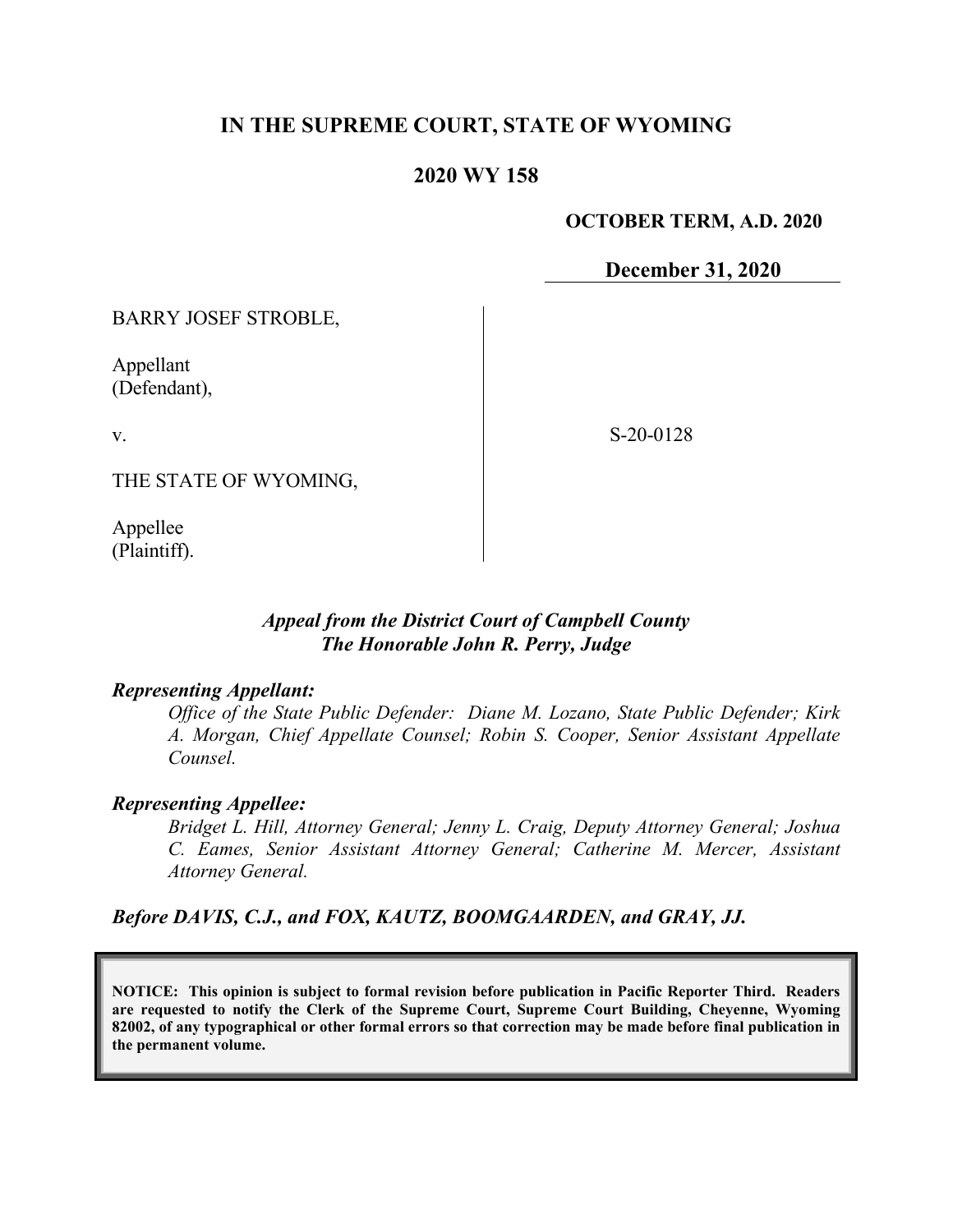### **FOX, Justice.**

[¶1] The district court revoked Barry Stroble's probation. Mr. Stroble appeals and asserts the State presented insufficient evidence to prove he violated the terms of his probation, and the district court abused its discretion by ordering the revocation.<sup>[1](#page-1-0)</sup> We affirm.

#### *ISSUE*

[¶2] Did the district court abuse its discretion when it found Mr. Stroble committed the crime of attempted burglary by a preponderance of the evidence?

#### *FACTS*

[¶3] In August 2016, Mr. Stroble pleaded guilty to a string of burglaries that occurred in Wright, Wyoming. The district court sentenced Mr. Stroble to four to six years in prison, suspended in favor of six years probation, and ordered him to pay a fine and restitution. Among the probation conditions the district court imposed was that he not violate any laws.

[¶4] On February 13, 2019, around 12:30 a.m., Bruce Zavatsky looked out the window of his residence and saw a light-colored passenger sedan parked in front of the storage units behind his home. Two individuals exited the car and started tampering with the door to one unit. Mr. Zavatsky saw the passenger clearly, but the driver had his back towards Mr. Zavatsky's windows. He observed that one wore a knit cap and the other wore a baseball cap. The passenger was stockier than the driver, wore a light-colored jacket, and had dark hair and facial hair, while the driver appeared to have long hair and a beard. Mr. Zavatsky saw the driver making motions as though he was pulling on the handle or the lock, and then a motion as though he was hitting the lock or handle with an object that was close to his body. Mr. Zavatsky heard a dull thump each time he saw the driver make the hitting motion. After about five minutes, the two men left the storage unit, attempted to cover their footsteps, and drove away. Mr. Zavatsky called law enforcement.

<span id="page-1-0"></span><sup>&</sup>lt;sup>1</sup> Our review of the record revealed that, in a subsequent probation violation, Mr. Stroble pled guilty to a misdemeanor and began serving his underlying sentence, during the pendency of this appeal. While neither party raised mootness, the doctrine applies in both civil and criminal contexts, and we can raise it sua sponte. *Sanchez v. State*, 982 P.2d 149, 150 (Wyo. 1999); *see also Beppler v. Uinta Cnty. Sch. Dist. No. One*, 2020 WY 149, ¶ 6, 477 P.3d 525, 527 (Wyo. 2020). However, we are convinced this case is not moot because "once having had his probation revoked, he [is] burdened with that as a part of his criminal record, and it might well affect the future possibility of probation should he run afoul of the law again." *Sharp v. State*, 2008 WY 142, ¶ 12, 196 P.3d 802, 805 (Wyo. 2008).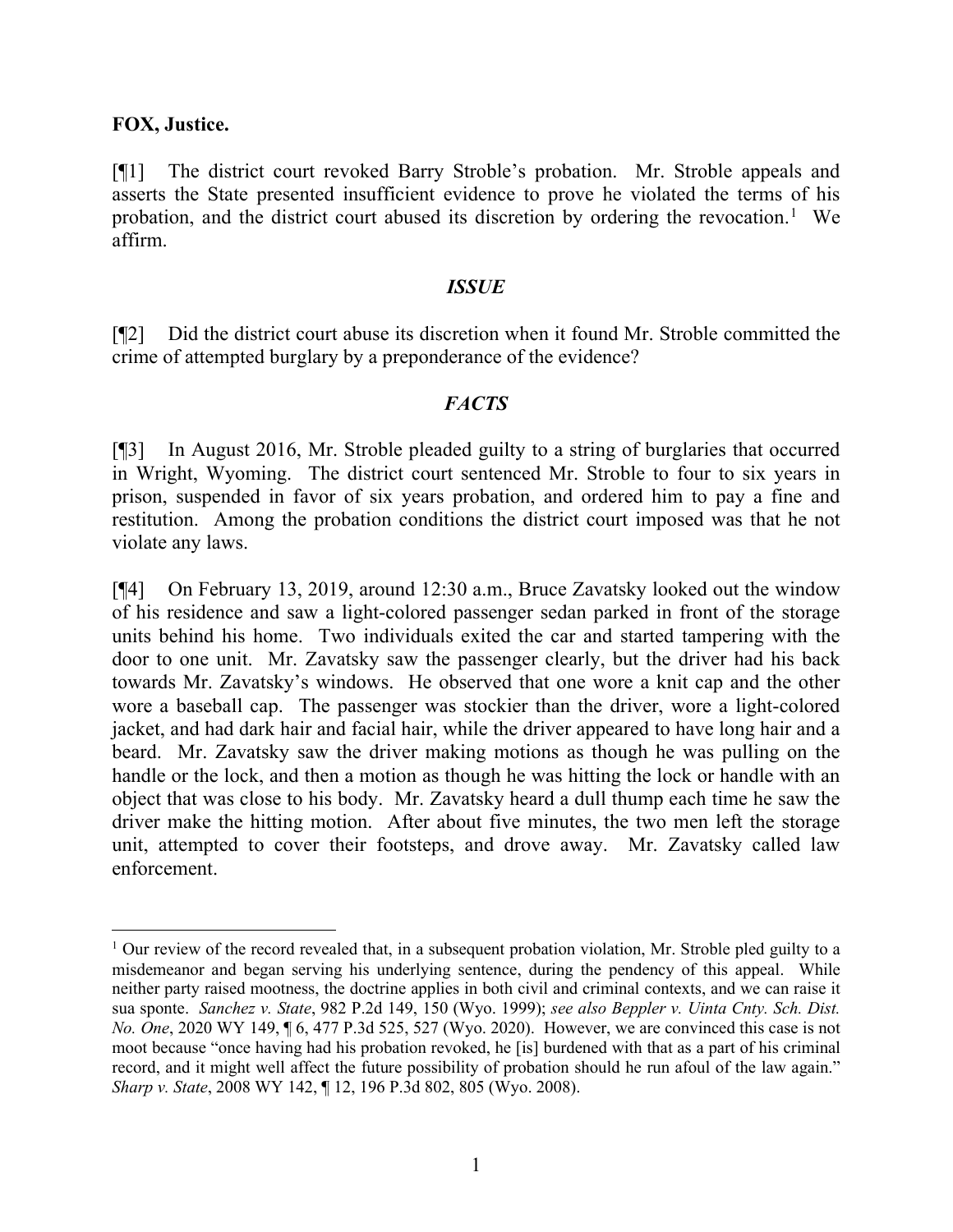[¶5] When Deputy Cox responded to Mr. Zavatsky's call at 12:47 a.m., Mr. Zavatsky reported what he had witnessed. A light-colored sedan with two male occupants drove by while they were talking. Deputy Cox stopped the vehicle and found Mr. Stroble driving and his friend, Tanner Flowers, in the passenger seat. Mr. Stroble was wearing a knit stocking hat and Mr. Flowers was wearing a baseball cap and a red flannel shirt. Deputy Cox noted that neither Mr. Stroble nor Mr. Flowers had facial hair, but they both had long hair and he thought the wind could cause it to look like facial hair. He received permission to search the car and discovered extra clothing, a bag of tools, and a rubber mallet with fresh markings. Deputy Cox let Mr. Stroble and Mr. Flowers leave and, as he continued his investigation at the storage unit, he identified footprints leading to the door and fresh markings near the handle that appeared to be black rubber. When Deputy Cox went off duty, he passed the investigation to the next officer.

[¶6] Deputy Lind took up the investigation at the start of his shift. Deputy Lind drove to the storage units and observed a black transfer material on the door of the unit. He also measured the tire tracks, and found the wheelbase was approximately 70 to 70.5 inches. He then drove to Mr. Stroble's home, measured the wheelbase of his car, and found it was the same size. Deputy Lind contacted Mr. Stroble and Mr. Flowers and interviewed them at the Wright Public Safety Office. Mr. Stroble gave Deputy Lind the mallet, and Deputy Lind later took the mallet to the storage unit and compared the transfer marks, which matched.

[¶7] The State moved to revoke Mr. Stroble's probation asserting he violated the terms by committing the crime of attempted burglary. Mr. Stroble contested the revocation. At the hearing, Mr. Stroble testified that he did not attempt to break into the storage unit. He contended he could not have been the person who attempted to break into the unit because he was not in Wright at the time. He produced a McDonald's receipt that showed he purchased two burgers, two sandwiches, and two drinks at 12:01 a.m., in Gillette, Wyoming, on February 13, 2019. He testified that he and Mr. Flowers ate their food in the McDonald's parking lot, which took a couple of minutes, before driving back to Wright. Once in Wright, they drove by their friend's house, near the storage unit, to see if he wanted to hang out, but they left without seeing him because his bedroom window was dark. At that point, Deputy Cox stopped their vehicle. Mr. Stroble testified that he told both Deputy Cox and Deputy Lind that he had used the mallet earlier in the day to try to break free a frozen skateboard rail. The district court found that the State proved by a preponderance of the evidence that Mr. Stroble committed the crime of attempted burglary, revoked Mr. Stroble's probation, and reinstated his probation. Mr. Stroble appealed.

### *STANDARD OF REVIEW*

[¶8] The district court's decision to revoke probation is discretionary, and we will not disturb it "unless the record demonstrates a clear abuse of discretion." *Sena v. State*,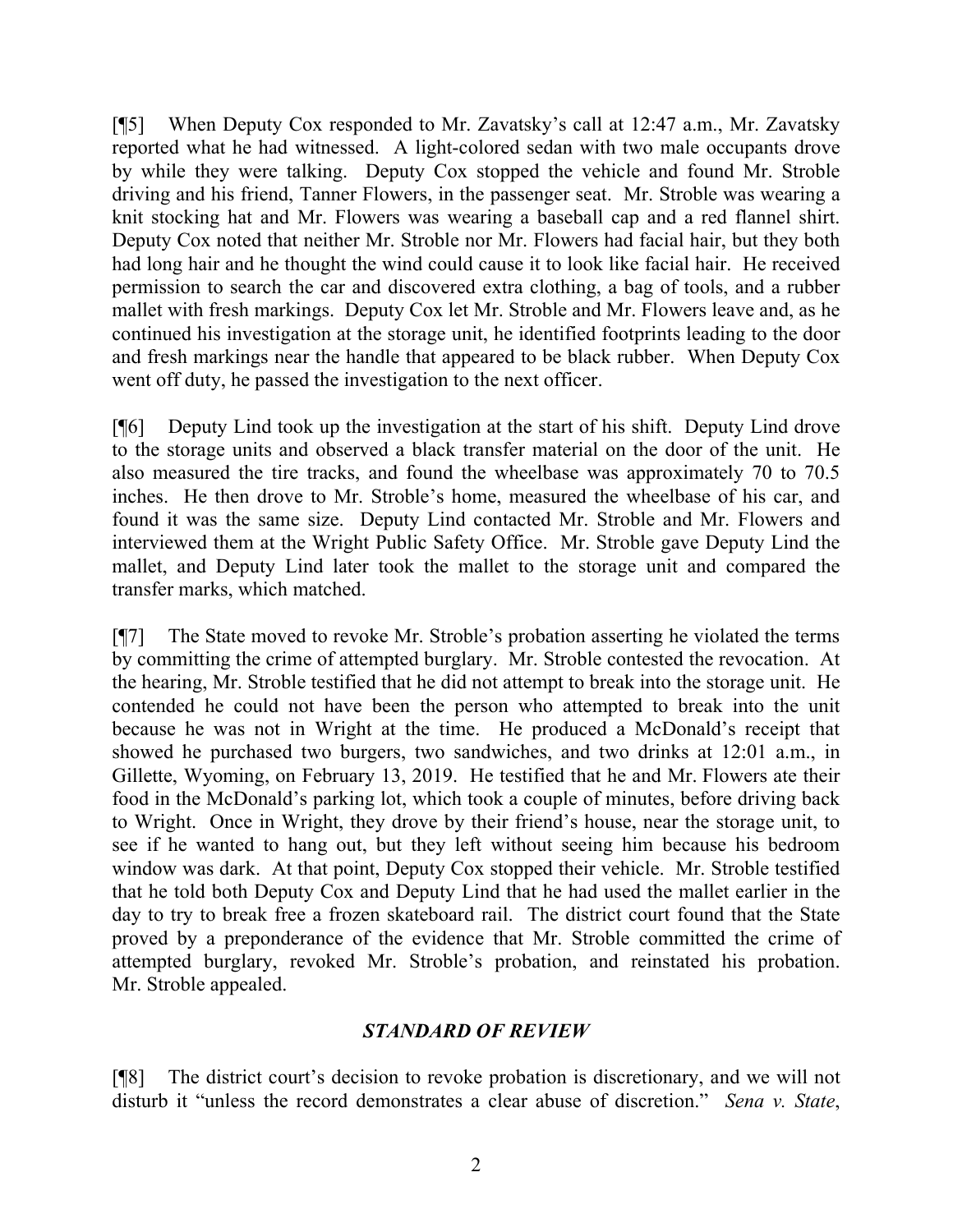2019 WY 111, ¶ 25, 451 P.3d 1143, 1149 (Wyo. 2019) (quoting *Brumme v. State*, 2018 WY 115, 11, 428 P.3d 436, 441 (Wyo. 2018)).

> Although the district court's decision must be based upon verified facts and the defendant must be afforded due process, all that is necessary to uphold a district court's decision to revoke probation is evidence that it made a conscientious judgment, after hearing the facts, that the defendant willfully violated a condition of his probation.

*Miller v. State*, 2015 WY 72, ¶ 10, 350 P.3d 742, 745 (Wyo. 2015) (citations omitted). "We view the evidence in the light most favorable to the district court's determination and uphold its factual findings unless they are clearly erroneous '[b]ecause the trial court heard and weighed the evidence, assessed witness credibility, and made the necessary inferences and deductions from the evidence." *Brumme*, 2018 WY 115, ¶ 11, 428 P.3d at 441 (alteration in original) (emphasis omitted) (quoting *Miller*, 2015 WY 72, ¶ 11, 350 P.3d at 746).

## *DISCUSSION*

[¶9] Probation revocation is a two-part process: the adjudicatory phase where the district court ascertains if the probationer violated the terms or conditions of his probation, and the dispositional phase where the district court determines the appropriate consequence of the violation. *Sena*, 2019 WY 111, ¶ 26, 451 P.3d at 1149. The State is required to prove the violation by a preponderance of the evidence. *Bazzle v. State*, 2019 WY 18, 126, 434 P.3d 1090, 1097 (Wyo. 2019); W.R.Cr.P. 39(a)(5). Mr. Stroble asserts the district court abused its discretion, during the adjudicatory phase, because the State presented insufficient evidence to prove he committed the crime of attempted burglary.

[¶10] When viewed in the light most favorable to the district court's determination, the record contains sufficient evidence to support the district court's finding that Mr. Stroble violated his probation by committing the crime of attempted burglary. Mr. Zavatsky testified that two men attempted to open storage unit seven. Mr. Zavatsky further testified that each man wore a hat, one a knit stocking cap and the other a baseball cap, and they drove a light-colored passenger sedan. When Deputy Cox stopped Mr. Stroble's Ford Taurus, a light-colored passenger sedan, he was wearing a knit stocking cap and his passenger had on a baseball cap. Finally, Mr. Zavatsky testified that he heard a dull thump after every swing the driver took at the storage unit handle. He could not specifically identify the noise, but knew it was not metal on metal. Deputy Cox discovered a rubber mallet in Mr. Stroble's vehicle with fresh transfer marks on its face, and Deputy Lind testified that the marks on the face of the mallet matched the marks on the door. The State introduced photos that documented the marks matched. Additionally, Deputy Lind measured the tire tracks at the scene, and the wheelbase of